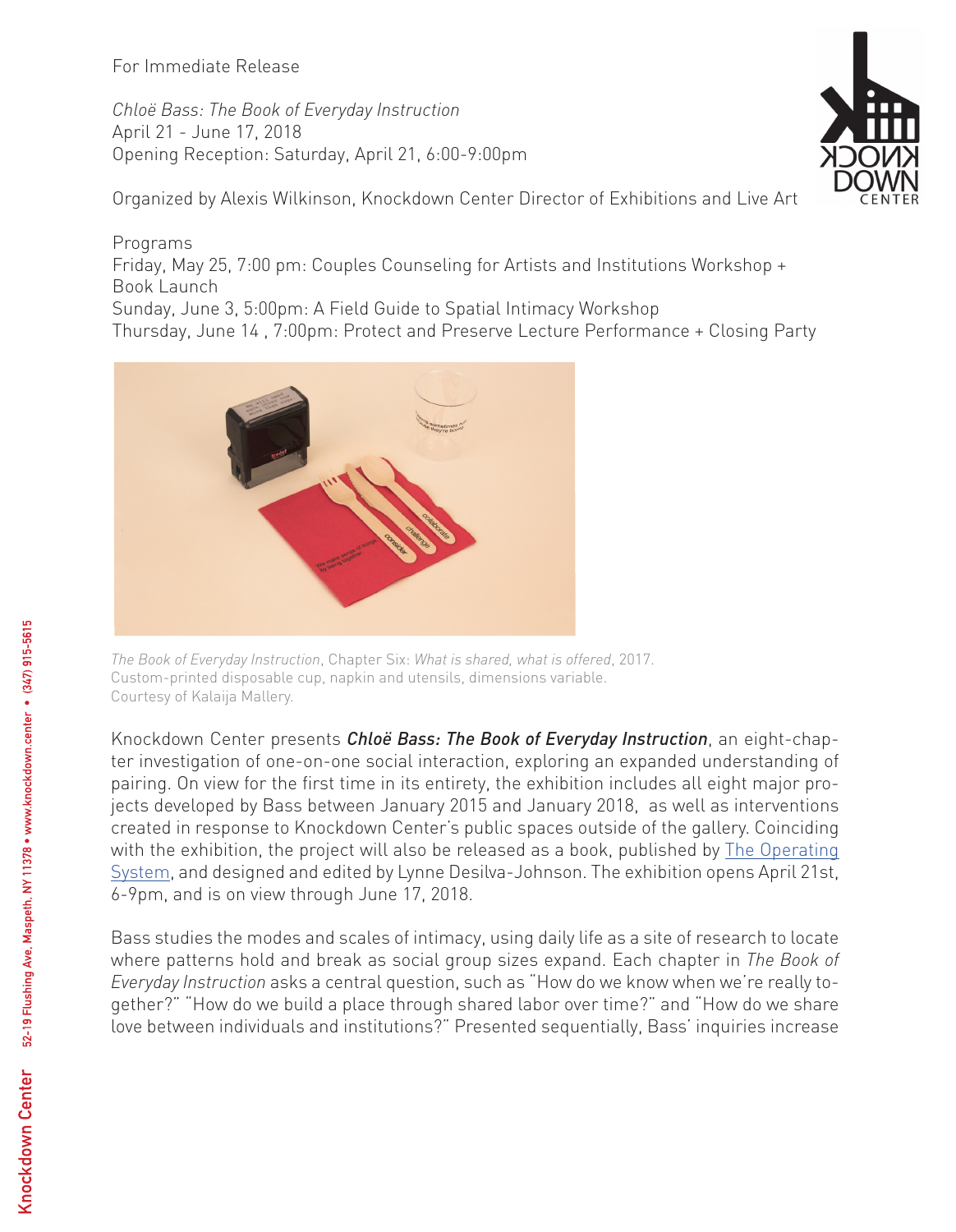in scale and scope; she begins with an investigation of intimacy between herself and a stranger, and expands outward to study the relationships between individuals and their safe spaces, institutions, and cities.

Bass prioritizes the fostering and observation of everyday interpersonal situations as the basis of her creative practice, conducting experiences through games, movement exercises, and public dialogues that serve as subtle and unconventional social experiments. Within Knockdown Center's galleries, Bass shares the echoes, archives, and interpretations of these experiences. Outside of the gallery, Bass embeds her work into our surroundings, creating discreet sites that can be encountered in unexpected ways. Both modes prompt thoughtful considerations of how we interact with one another and our environment in daily life, a gesture to how quotidian habits shape the world, as Bass puts it, that we make together.

The artworks in the exhibition take a variety of forms across photography, text, video, sculpture, performance, poetic modes of documentation, and site specific interventions. Investigating time spent between two people, Chapter One: *you+me together*  documents sixteen experiences the artist shared with Cleveland residents, engaging in an activity that the participant would normally do with their regular partner. Chapter Two: *Things I've seen people do lately* examines the pair within voyeurism, where only the voyeur knows that the relationship exists. Chapter Three: *We walk the world two by two* memorializes two-person exchanges between community members in Greensboro, NC to highlight the ongoing, everyday labor that creates a place over time. Chapter Four: *It's amazing we don't have more fights* uses the sociological field of proxemics – the study of how people arrange themselves in space – to investigate how stories are created through the distance between two bodies, and includes site-specific installations in Knockdown Center's restroom. Chapter Five: *Protect & Preserve* displays twenty-two postcards made in St. Louis, MO depicting participants in their safe spaces to consider the idea of safety as the relationship between a person and their city. Chapter Six: *What is shared, what is offered* interrogates the relationships of love between individuals and institutions. Chapter Seven: *Subject to change without notice* implements City Palette, a phone app that dissects the partnership between subjective experiences of color and public space, asking how we interpret and understand change through color. Concluding the project, Chapter Eight: *Complete upon arrival* explores the various relationships the artist has had with her audience, returning to the self as an essential element of the pair. This final chapter will have its formal debut at Knockdown Center.

*The Book of Everyday Instruction* is the second phase in a long-term project of researching intimacy. For the first phase, *The Bureau of Self-Recognition* (2011 – 2013), Bass worked at the scale of the individual, investigating self-recognition. In January 2018 Bass embarked on the third phase of the project, *Obligation To Others Holds Me In My Place*, studying relationships at the scale of the immediate family. The first stages of this new project currently appear on Analog, a digital residency hosted by Recess.